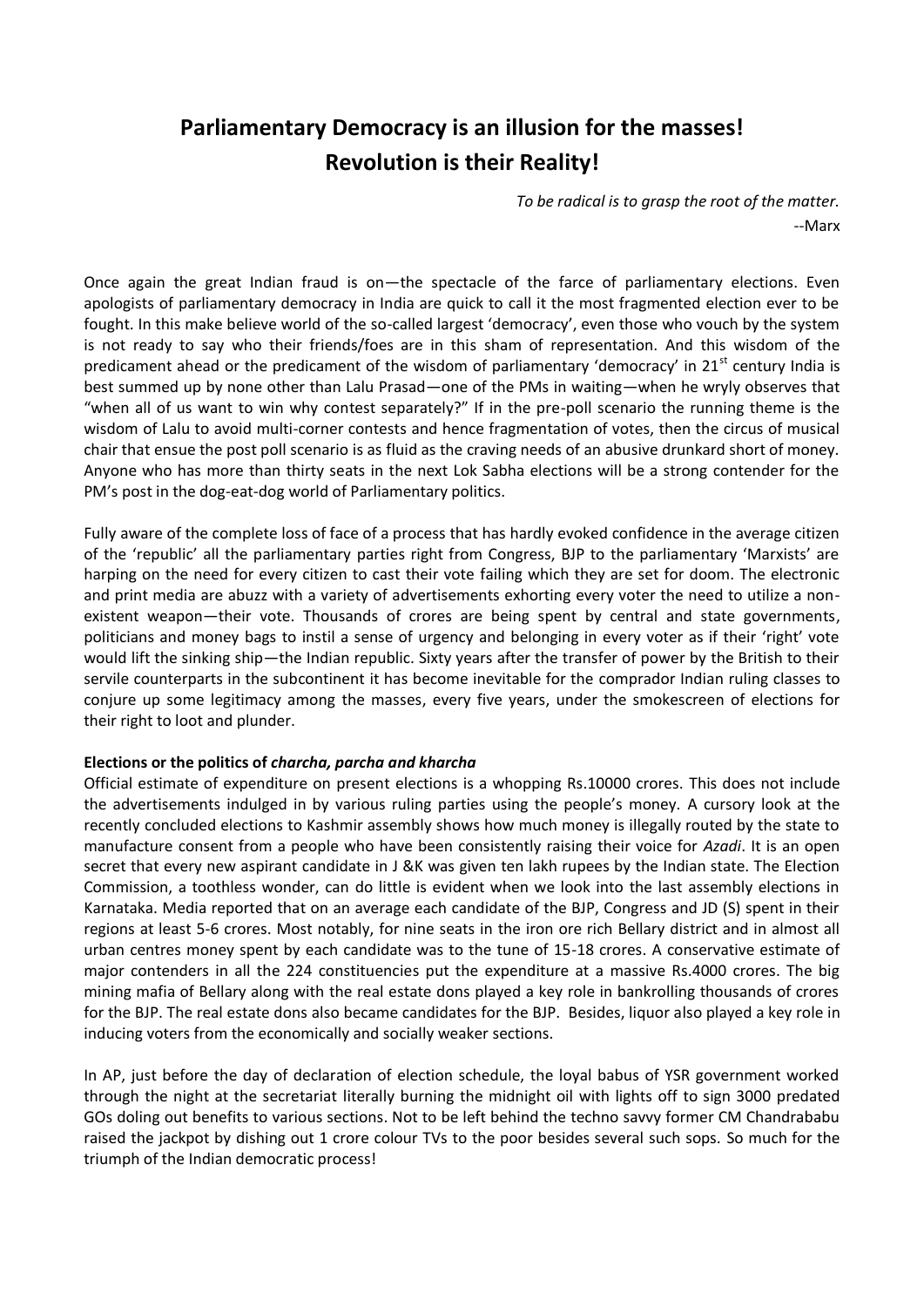The dubious role of black money and money bags in the every day life of the great Indian democracy is evident from the number of scams that have graced parliament since 80s: Lakhubhai Pathak cheating scandal, Bofors Scandal, St. Kitts forgery scandal, JMM bribery scandal, hawala scandal, telecom scam, coffingate, defence procurement scandal, cash for query scam, MPLADS scam, human trafficking scam, cash for vote scam. Due to want of space one is restrained to go into further details.

#### **The Parliamentary Marxists**

The most dubious role in legitimising the farce of parliamentary process lies with the so-called 'mainstream' left. The CPI participated in elections even before the transfer of power, gaining British colonial legitimacy. They have since graduated from being reformist to ruling class parties with the CPI (M) turning into social fascists. Their new partner this time is CPI (ML) (Liberation) the entrant to the electoral fray in the early 80s. Notwithstanding their radical pretensions they stand exposed as the most degenerate as they keep changing their partners in their eagerness to feel the *gaddi*. Liberation which made a song and dance of the CPI and CPM for their servility to imperialists and comprador big business houses like the Tatas, Jindals, Dove etc by brutally suppressing the people's protests and handing over land and wealth to these sharks in Singur, Nandigram, Salboni, Lalgarh etc. has joined hands with the same parties in Bihar to fight elections! Liberation had tried similar truck desperately with SP, LJP and even RJD in Bihar before.

But for the support of the social fascists the imperialist stooge Manmohan Singh could not have passed several anti-people policies and anti-national acts in the parliament. Thus after four years of hobnobbing with the UPA they had to pull out to save the last straw of eyewash of opposing the UPA in the nuclear deal. The third front that they managed with all crooks and gangsters like Chandrababu Naidu, Mayawati and Jayalalitha, Deve Gowda will collapse due to its own contradictions as the race to the government formation starts. The politics of convenient alliances just to get to the *gaddi* or to be a dominant partner has really brought out the opportunistic and anti-people nature of the parliamentary left—even their anti-communal pretensions. When it comes to the real problems of the people their subservience to imperialist interests have hardly made them different from the Congress and BJP.

## **The emerging scenario**

Whether it is the Congress led UPA with or without the support of CPM or the erstwhile BJP led NDA, all combinations of the parliamentary circus have—a mute testimony of their comprador nature—very faithfully implemented the Structural Adjustment Programme (SAP) dictated by the IMF and WB euphemistically called LPG. The outcome of this 'shining India' is for everyone to see.

As the world economy is reeling under the worst ever crisis since the Great Depression, India has been ever more deeply embedded in the imperialist web, particularly the US which has hit the *nadir* with the largest budget and trade deficits, the dollar hitting an all time low. The dominance of foreign capital is more than ever before. Even the smallest trough in the Western economies has deep repercussions in a semi-feudal, semi-colonial country like India as 40 percent of her GDP comes from exports and imports. The stock exchanges that are in the vice like grip of FIIs have been devastated. With the FIIs withdrawing \$ 13 billion (Rs. 62,880 crores) from the country in 2008 investors in the Indian stock market lost Rs.36,50,000 crores in nine months. The ninety percent drop in real estate stocks and 80 percent in Mutual Funds where much of middle-class savings are put have further worsened the crisis.

In the equity of the comprador big business houses, share of foreign capital has gone up from an average of about 6 percent to about 25 percent. Even for its credit, the bulk of big business is dependent on foreign borrowings (in the form of ECBs, etc) as interest rates are much less abroad. The bourgeois media has unequivocally pointed out that total investor wealth, in terms of market capitalization, of all limited companies together dipped from Rs.73,00,000 crore in Jan 2008 to Rs.36,50,000 crore in Oct.2008. Since then it has dropped further. Today, half of the 2,699 quoted companies are below the book value. For the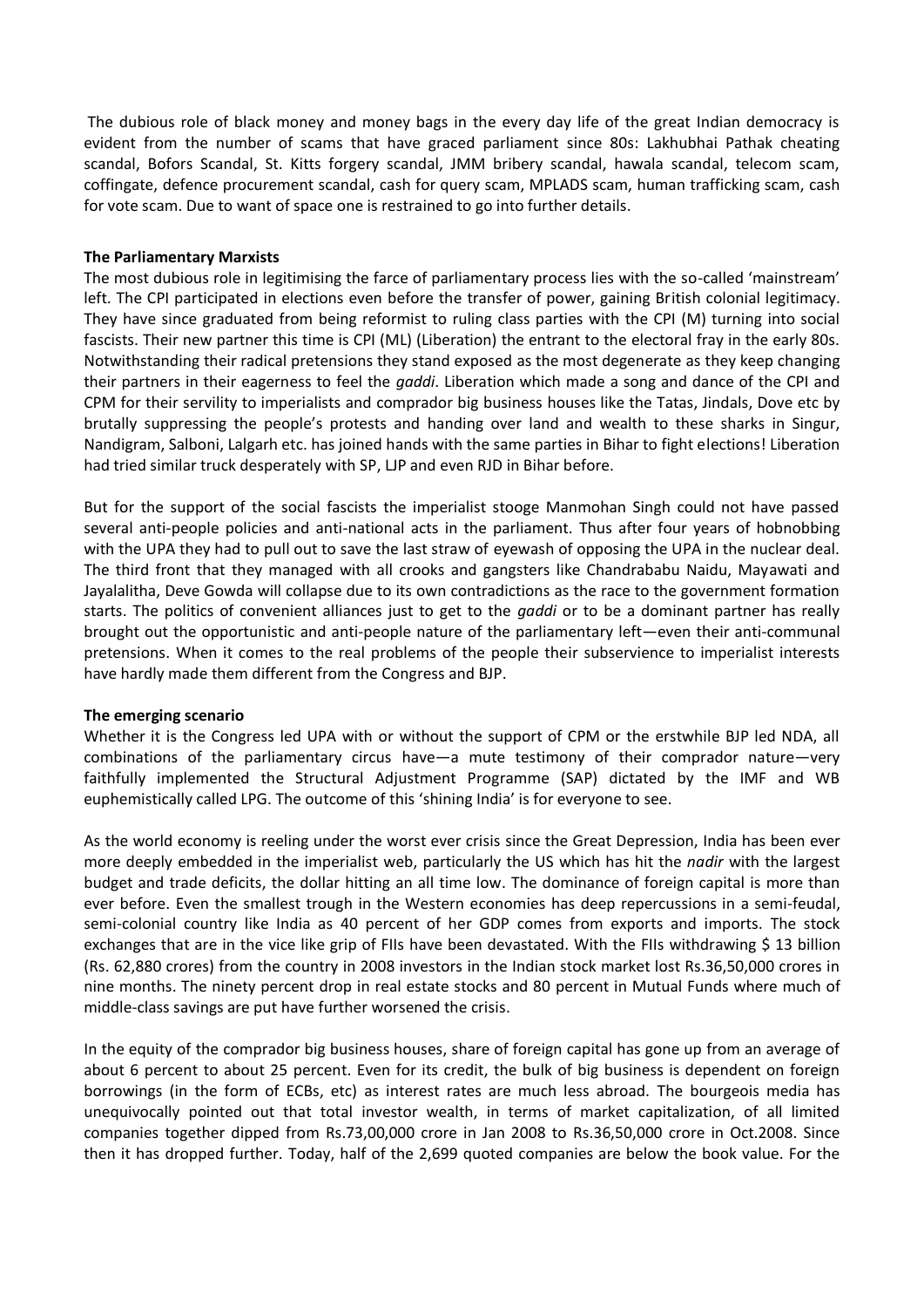first time in 15 years industrial output fell by 0.5 percent in January 2009. The signature Indian economy such as the car market, export industry (leather, textiles,), IT and ITES have slumped drastically.

The learned PM and the erudite FM have sought to take us deeper into the vortex of the imperialist beast as they reduced the restrictions on Participatory Notes, raised the interest rates on NRI loans; increased the equity capital allowed in insurance from 26 to 49 percent; allowed the take-over of India's largest pharmaceutical company, Ranbaxy, by a Japanese TNC; the list lingers. The policies being adopted—be it the Congress, BJP, CPM, TDP R/JD, BSP, SP, AGP, NC or any of their ilk—are nothing but a prescription for disaster for the people of this subcontinent, a prop for the imperialists (and their comprador agents within the country) to help them shift the burden of their crisis on the peoples of the backward countries like India.

## **Agrarian distress—awaiting a social explosion**

The violent brutality of the policy of LPG consummates in the story of more than 180000 peasants who have committed suicide in the last ten years due to the mounting agrarian crisis when the Vajpayees and Manmohans were shamelessly pedalling the story of 'Shining India'. Annual growth rate in agricultural production has further dipped from 3.8 percent in 2006-07 to 2.6 percent in 2007-08 owing to criminal neglect *ala* India Shining where prime agricultural land is allotted for the real estate bubble and bio-diesel production. Centre's expenditure on agriculture has fallen by 20 percent between 1990-91 and 2004-05; on irrigation and flood control by 15 percent. The neglect of various governments is despite the fact agriculture still provides 70 percent of employment while the service sector which accounts for 55 percent of the GDP gives only a paltry 0.5 percent of employment. This shift in priority is also in the interest of multinational agri-based industries that have seen a burgeoning market in the world food crisis. Today over 70 percent of our people live in the rural areas in utter backwardness and penury weighed down by varied forms of feudal, semi-feudal and now 'modern' forms of exploitation and loot. As per a study sixty years of the 'largest democracy' have done little to over 77 percent of the population who live on Rs. 20/day on average.

## **Land grab, displacement and destruction in the name of development**

The 600 odd SEZs which are all set to grab a massive 1750 sq km of land will displace 1.14 lakh farming households and 82000 labouring households i.e. a minimum of one million people thus pushing the rural population to the brink. Further, hundreds of thousands of MoUs on mining, mega-dams, super highways, etc. signed with imperialist and comprador capital is nothing but total sell out of valuable resources of the people while displacing lakhs and lakhs of them from their livelihoods. The opening up of the huge retail market in India for multinational retail giants like Walmart will displace 4-6 lakh families from their livelihoods.

#### **Fleecing the people**

The masses are the worst hit under the policies of LPG. In these two decades all political parties blamed each other for the ills of the economy while faithfully implementing policies of LPG without any discontinuity which saw the rich getting richer and the lives of the poor going from bad to worse. The policy of industrialization tailor made for the coffers of the comprador bourgeoisie have largely concentrated incomes in a few hands of top promoters and majority shareholders. The share of corporate sector in the national income shot through the roof as it rose by 290 percent in the last five years.

This model of development has created billionaires like Mukesh Ambanis, one lakh millionaires and a parasitic upper class eating off the crumbs of the super rich. India has the dubious distinction of having the largest number of poor in the world while at the same time also housing the second largest number of billionaires.

The rupee declined by as much as 15 percent in the few weeks ending October 2008. If we also take into account retail prices especially of basic necessities, the double digit inflation that was persistent throughout –actually around 20 percent—wreaked havoc among the poor and middle class. The near blind faith of the policy pundits on jobless growth could not be sustained with the worst decline in employment opportunities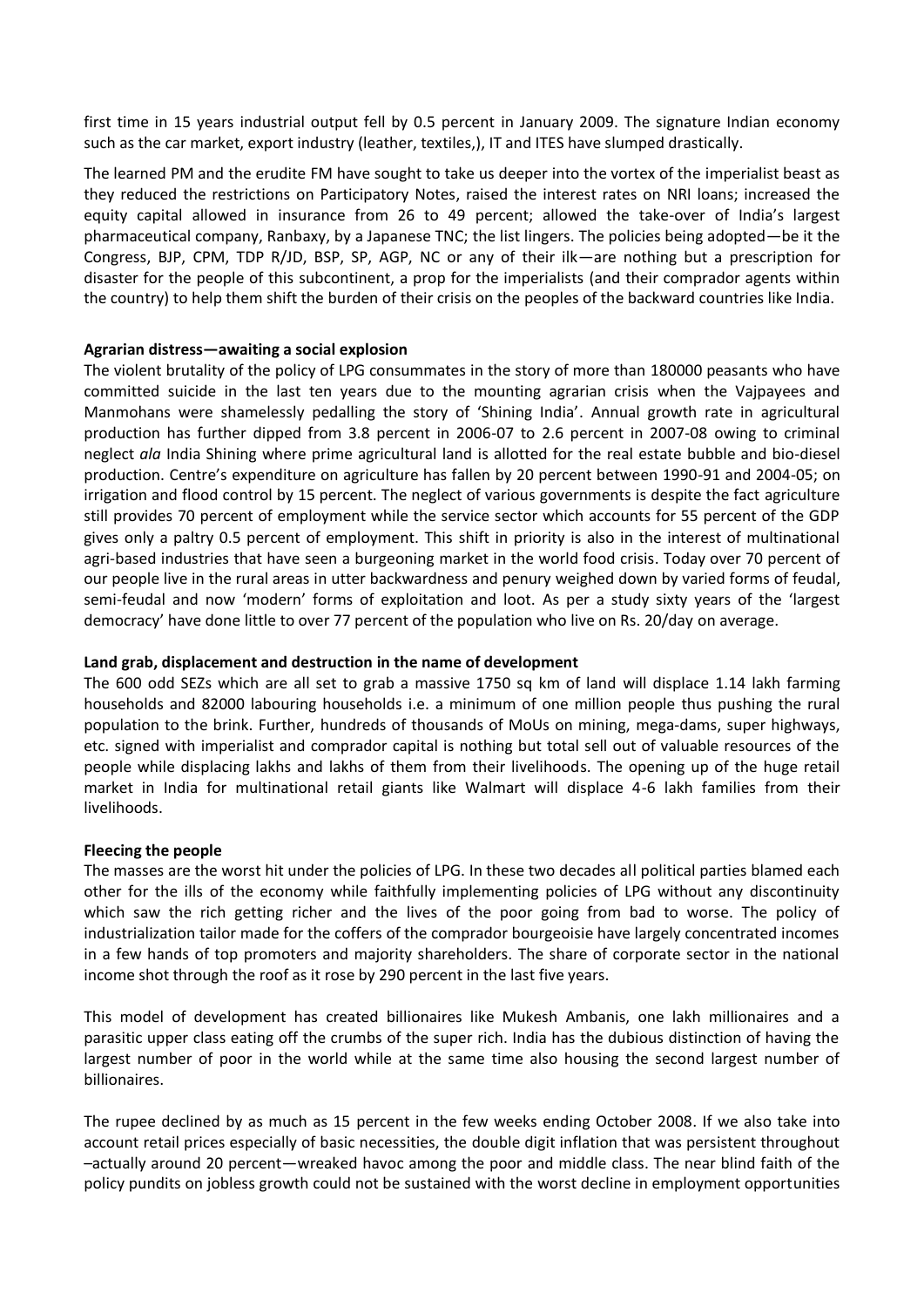including absolute decline, slashed wages/salaries and unprecedented price rise. Do any of the parliamentary parties approaching for vote have a concrete solution for this whirlpool of crisis that they are party to? The answer is in the air.

#### **Repression on the people**

The UPA government was little different from NDA in unleashing a reign of terror on various sections of the people. Fake encounter killings of Maoists, innocent Muslims, and struggling nationalities like Kashmiri Muslims, Assamese, Nagas and Manipuris were on the rise. Muslims continued to be targets of witch hunt as every party vied the other in their favourite game—to appease the Hindu majority; to create a sense of insecurity to resort to fascist methods to suppress all just and democratic struggles of the people. Hindu fascist gangs and saffron terrorists like BJP-RSS-VHP-Bajrang Dal-Shiv Sena-RJM-Abhinav Bharat, etc. are allowed a free run in inciting anti-Christian riots and massacres while Muslim organizations such as SIMI are banned.

The people of Kashmir had poured into the streets in lakhs demanding *Azadi* despite unprecedented measures of curfew and force resorted to by the military might of the Indian state. The panic stricken Indian state could only respond with force by killing and maiming the defiant masses.

Salwa Judum is a gruesome reminder of such an assault of the state on the revolutionary masses of Chhattisgarh who have opposed tooth and nail the policies of loot and plunder. Moreover, the authoritarian fascist methods of the state came out in sharp relief through new draconian laws and even without it.

When people protest against such blood thirsty policies they are brutally suppressed through the barrel of the gun. The barrel of the gun again returns to the same battlegrounds—Kashmir, Assam, Manipur, Chhattisgarh, Bihar-Jharkhand—albeit now to elicit the consent of the people as vote to loot them further! Did anyone say the battle of the ballot?

## **The democratic alternative as emerging in Dandakaranya**

What then would a real democracy entail? It would involve a genuine assertion of peoples' power from the grass roots. People themselves will determine their future. All wings of the state—parties, political institutions, bureaucracy, judiciary, *et al*—will be answerable to the people; they having the right to recall. It would usher a society where all are educated and are conscious of their duties as well as their rights. Moreover, a system where every single person has the minimum—food, cloth and shelter.

The initiative of the masses of Chhattisgarh under our party the CPI (Maoist) is a definite step in this direction. Organised under the Janatana Sarkar they have fought the efforts of the state to implement the pro-imperialist model of development in their immediate social formation. In Dandakaranya, this struggle started with the establishment of *Gram Rajya Committees* (GRC) as the primary units of power and today it has taken deep roots in the form of Revolutionary People's Committees and the Revolutionary Peasant's Committees as the embryonic forms of people's assertion at the village level, block level and division level. It is through these organs of political power that the revolutionary masses have successfully destroyed the reactionary power of the oppressive and exploitative ruling classes in an extensive area under the leadership of the CPI (Maoist) party thus ensuring the production and reproduction of everlasting methods of equitable distribution of resources and produces.

The 8 departments under the sarkar are:

(i) Development (ii) Defence (iii) Justice (iv) Forest protection (v) Culture & Education (vi) Health (vii) Finance (viii) Public Relations (ix) Mass Organizations.

And remember these sarkars are run by adivasis—once illiterate—now educated by the party and have become politically conscious through class struggle. These RPCs are taking shape in our guerilla zones playing an effective role, where a strong party capable of leading people's war with a battle hard PLGA and its three